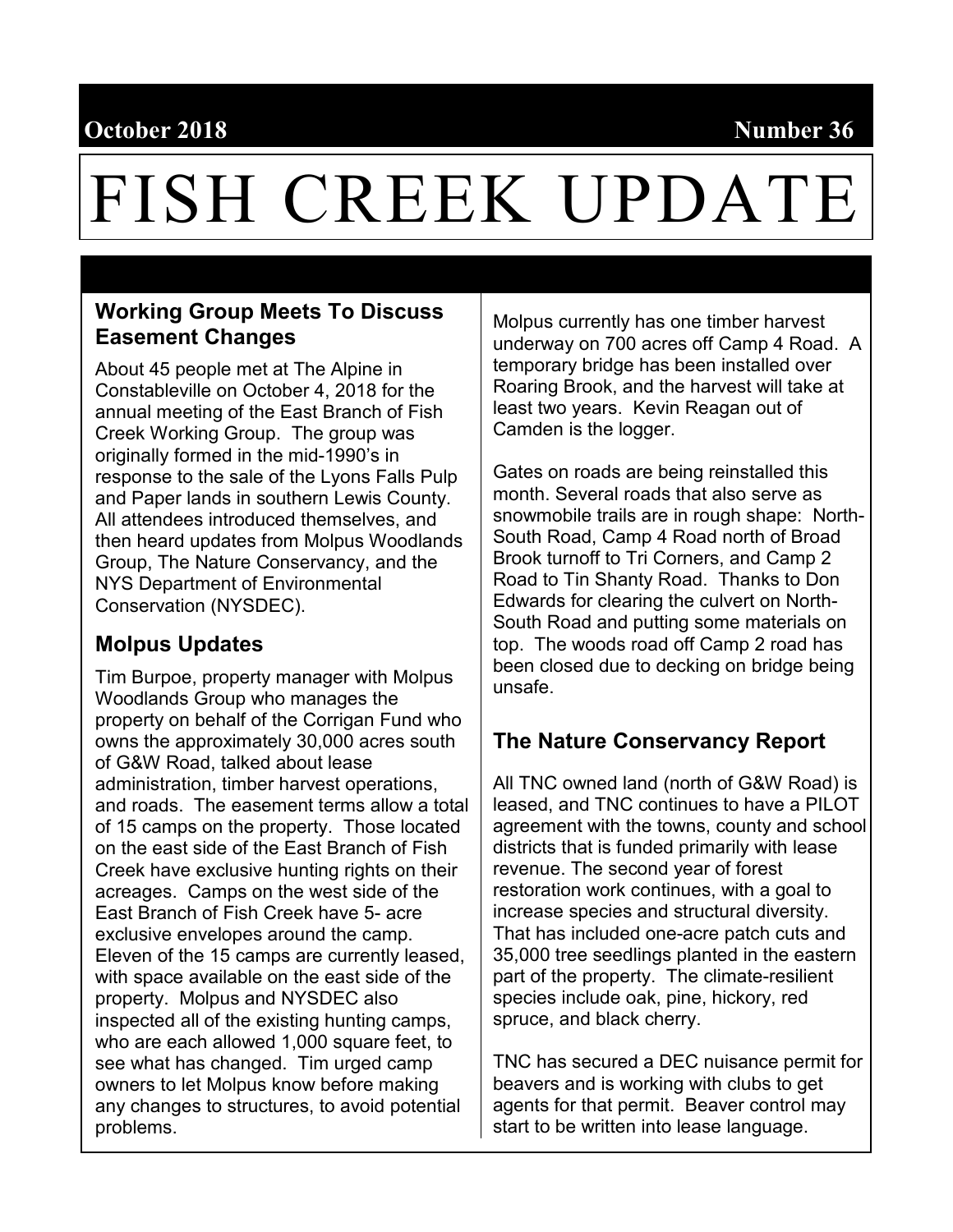# **2 FISH CREEK UPDATE**

Thanks to Don Edwards and other landowners for work on G&W Road.

## **NYSDEC News**

NYSDEC has been working with Molpus to allow lessees to post the 5-acre envelopes on the west side of the Corrigan property, and has updated the four kiosks on the entire property with new maps and signs. Boundary line signs are being replaced as maintenance occurs, and DEC websites related to the project have been updated. DEC received very few complaints from open hunting last year, which was the first year of public hunting.

Reconstruction of G&W Road is finished except for a small section between the town line and Hydrant Road. Tabolts Corners to the town line of Osceola has been completed. The Alder Creek crossing just south of Page Pond has a new metal arched culvert, and gates that were stolen last year continue to be replaced. Daisy chain locks are being used on the property south of G&W Road – it is important that camp owners use them properly. If assistance is needed please contact Tim or Mike. Snowmobile clubs have been helping with road maintenance by brushing, and the snowmobile trails will remain the same as last year. Lastly, NYSDEC is putting the Fall Brook bridge replacement out to bid this winter, with an expectation of late spring construction. Included in this project is purchase of a right-of-way to Osceola Road.

The East Branch of Fish Creek Recreation Management Plan update process will begin this year, in conjunction with a Unit Management Plan for the adjacent state land (state land in Lewis County east and south of the easement lands, up to North Osceola). There will be a November scoping meeting at the Constableville Fire Hall for the public to provide input. The next

step will be a draft plan being written by DEC, and then another round of public comment when there is a public draft.

The non-motorized Tug Hill Traverse trail is open for public hiking between G& W Road and Michigan Mills, thanks to the work of the Adirondack Mountain Club Black River Chapter and Bob McNamara, Zach Wakeman, and Dave Larabee. Two bridges will be constructed on the 3.5-mile stretch once administrative approval is secured by DEC. Next steps to expand the trail may include the southern end near North Osceola Road to improve access to two detached forest preserve parcels, and potentially north to the Tug Hill Wildlife Management Area. When complete, the trail will be over 20 miles long

#### **General Discussion**

Illegal ATV use has been minimal this year, except for Camp 4/Joe's Road area. There were questions regarding creating a designated ATV route on the property. The way the easement was written, the ATV rights were basically extinguished. The easement could potentially be modified but the process would be onerous and require significant political will. It was noted that the ATV trail system continues to be developed and connections are important.

The Working Group plans to meet again in Fall 2019.

## **Organization/Agency Contacts**

*Molpus Woodlands Group* Tim Burpoe, Property Manager [tburpoe@molpus.com,](mailto:tburpoe@molpus.com) 518-294-4045 ext 101

*The Nature Conservancy* Brian Roat, Sandy Creek [broat@tnc.org,](mailto:broat@tnc.org) 315-387-3600

*NYS Dept. of Environmental Conservation* Michael Giocondo, Lowville 315-376-3521